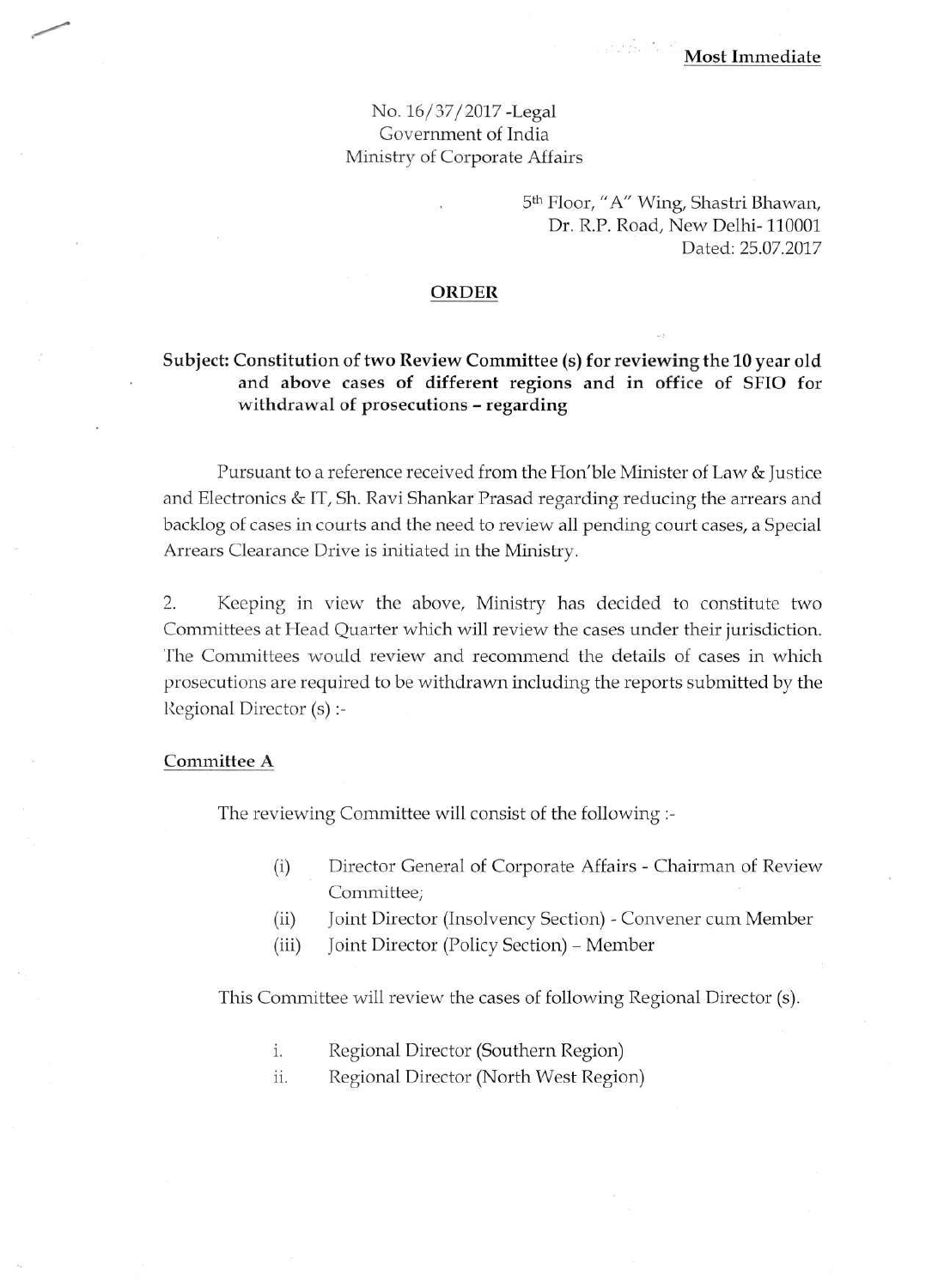- iii. Regional Director (Northern Region)
- iv. Regional Director (South East Region)

### **Committee B**

**•.** 

The reviewing Committee will consist of the following :-

- (i) Director General of Corporate Affairs Chairman;
- (ii) Joint Director (Shri D. Bandopadhyay) Convener cum Member; and

 $\label{eq:2.1} \frac{\partial}{\partial t} \left( \frac{\partial}{\partial t} \right) \frac{d}{dt} \left( \frac{\partial}{\partial t} \right) \frac{d}{dt} = \frac{\partial}{\partial t} \left( \frac{\partial}{\partial t} \right) \frac{d}{dt}$ 

(iii) Nominee Joint Director of O/o SFIO - Member.

This Committee will review the cases of following Regional Director (s)/ SFIO.

- i. Regional Director (Eastern Region)
- ii. Regional Director (North East Region)
- iii. Regional Director (Western Region)
- iv. Serious Fraud Investigation Office

3. In this regard, Regional Committee (s) are already formed. Copy of the Orders forming such Regional Committee (s) is attached.

4. The following guidelines may be followed while performing the duties assigned to the Committees:-

- (i). The Committee may invite any official person (s) having acknowledged expertise in the matters for discussion.
- (ii). The Committee are free to meet on Saturday & Sunday to expedite and complete their task.
- (iii). The Committee are free to visit any office under their jurisdiction to complete their work.

5. The Committee will furnish consolidated as per part (2) above within one month to the Ministry.